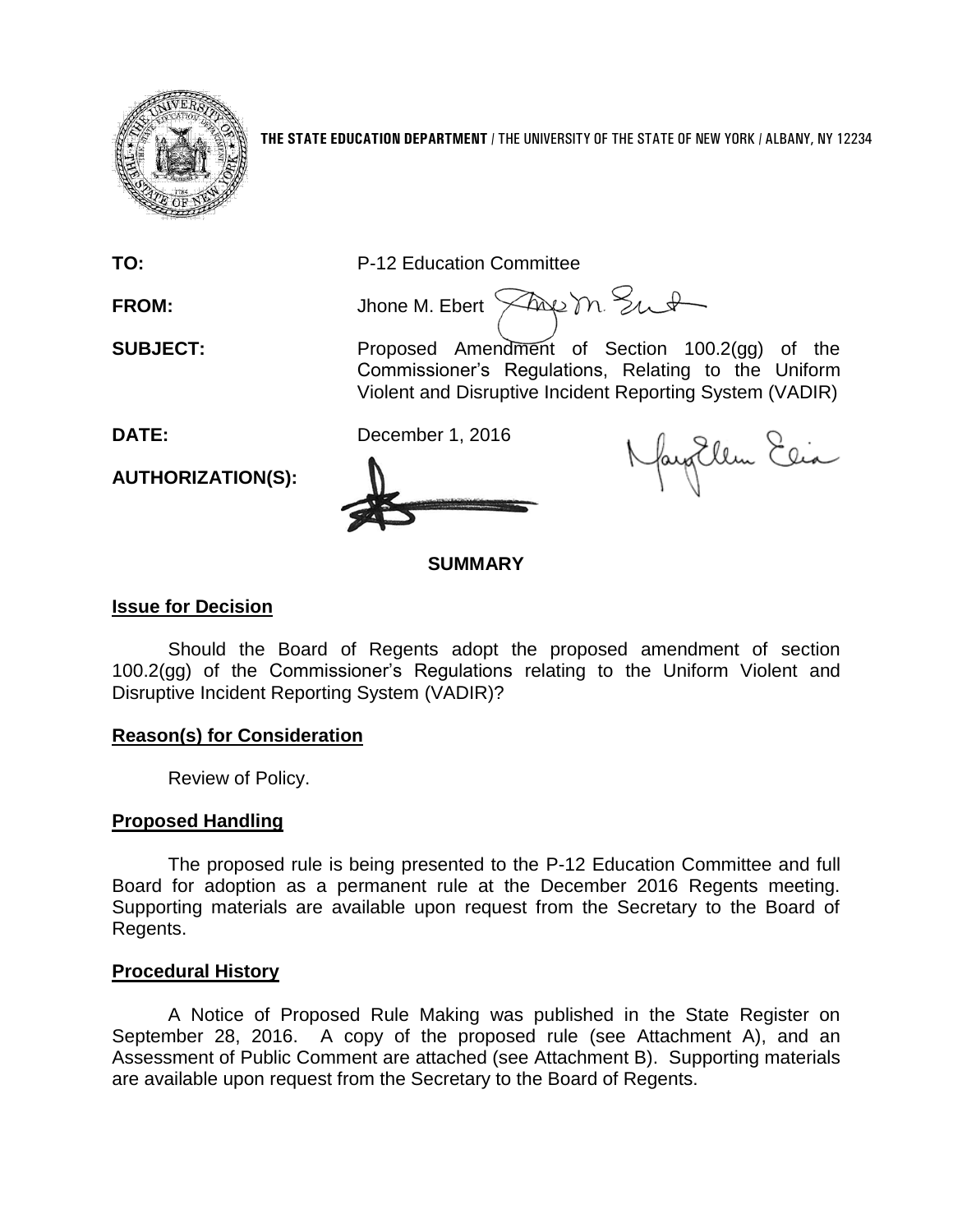# **Background Information**

Both federal and State law require the Department to implement a statewide policy that identifies persistently dangerous public elementary and secondary schools, for the purpose of unsafe school choice.<sup>1</sup> Enacted as part of the Safe Schools Against Violence in Education Act (SAVE) in 2001, Education Law §2802 required the Commissioner, in conjunction with the Division of Criminal Justice Services, to establish a statewide uniform violent incident reporting system (VADIR) and to promulgate regulations defining "violent or disruptive incidents." In order to implement this section, Commissioner's regulation §100.2(gg) was developed in consultation with the Division of Criminal Justice Services as well as legislative and executive staff, and required schools to record information about violent and disruptive incidents beginning in the 2001-02 school year.

To fulfill the requirements of federal law relating to unsafe school choice, Education Law §2802 requires the Commissioner to annually determine which public elementary and secondary schools are persistently dangerous, in accordance with the Commissioner's regulations. Each school is required to maintain a record of all violent and disruptive incidents that occur within each school year, from July 1st through June 30th, and to provide an annual report of such incidents to the superintendent. Currently, schools must submit to the Department the number of incidents in each of the twenty categories outlined in 100.2(gg). Using this VADIR data, the Department calculates the School Violence Index (SVI) which is the benchmark for determining which schools are persistently dangerous.

Presently, Commissioner's regulation §100.2(gg) requires schools to collect and submit data related to violent incidents in twenty categories, as listed below:

- 1) Homicide
- 2) Forcible Sex Offenses and Other Sex Offenses
- 3) Robbery
- 4) Assault with Serious Physical Injury
- 5) Arson
- 6) Kidnapping
- 7) Assault with Physical Injury
- 8) Reckless Endangerment
- 9) Minor Altercations
- 10)Intimidation, Harassment, Menacing or Bullying
- 11)Burglary
- 12)Criminal Mischief
- 13)Larceny and Other Theft Offenses
- 14)Bomb Threat
- 15)False Alarm
- 16)Riot

 $\overline{a}$ 

<sup>1</sup> 20 U.S.C.A. §7912; N.Y. Education Law §2801.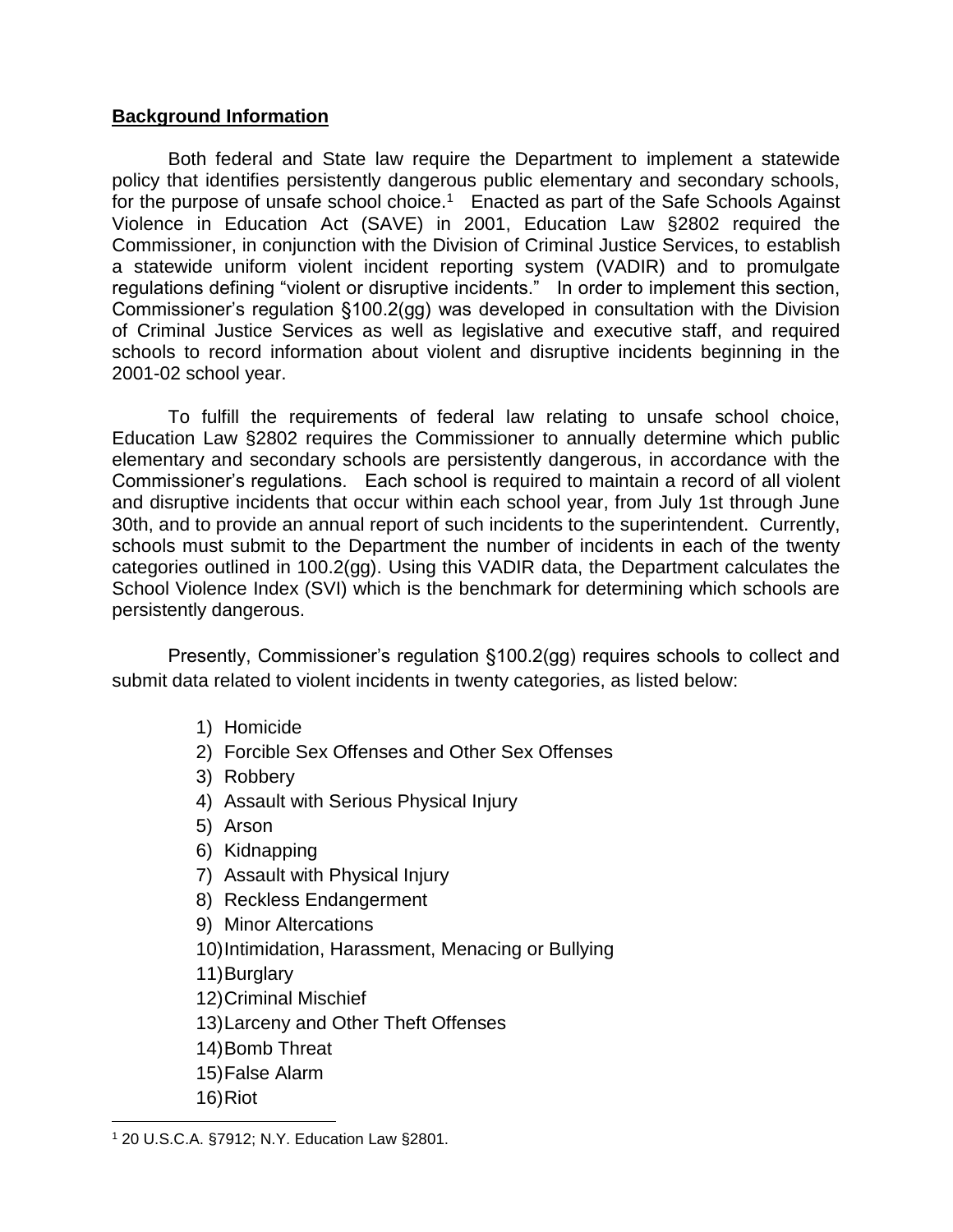17)Weapons Possession 18)Drug Use, Possession, or Sale 19)Alcohol Use, Possession, or Sale 20)Other Disruptive Incidents

In recent years, stakeholders have expressed concern that the categories do not accurately capture the types of incidents that occur in schools, and do not serve as a tool for schools to identify strategies to reduce incidents of violence and improve school climate for the purpose of improving student outcomes.

In 1999, the New York State Task Force on School Violence was created and issued its first report, *Safer Schools for the 21st Century: A Common Sense Approach to Keep New York's Students and Schools Safe*. It was the work of this Task Force that led to the Safe Schools Against Violence in Education Act (SAVE).<sup>2</sup> In January of 2013, the Board of Regents directed the Department to reestablish the New York State Safe Schools Task Force. In 2013 and 2014, the New York State Safe Schools Task Force held meetings and forums with various groups of stakeholders, including students. As a result of this work, the New York State Safe Schools Task Force issued thirty-six recommendations for improving school safety statewide. One of these recommendations specifically recommended that the Department:

*"[d]evelop a new process and criteria for the Persistently Dangerous designation and a new set of definitions of incident categories for reporting using a School Climate Index. The reporting process for Dignity for All Students Act (DASA) and Violent and Disruptive Incident Reporting (VADIR) should be combined and renamed into one system that is not punitive and is reflective of the school climate and can be used for prevention and intervention purposes; also, that it includes positive measures and incorporates most improved schools.*"

Together with Department staff, members of the New York State Safe Schools Task Force developed a revised method for collecting incident data that incorporates both VADIR and DASA into one reporting structure. The revised definitions developed by the Task Force provide a greater degree of clarity and are better aligned with the intent of VADIR, which is not to be punitive but rather to inform policies for reducing school violence.

As a result, the Task Force recommended and the Department agrees that the current VADIR regulation should be revised to reduce the current 20 reporting categories to the following nine categories, commencing with the 2017-2018 school year:

- 1) Homicide
- 2) Sexual Offenses
- 3) Physical Injury
- 4) Weapons Possession
- 5) Material Incidents of Discrimination, Harassment, and Bullying

 $\overline{a}$ 

<sup>2</sup> Chapter 181 of the Laws of New York 2000.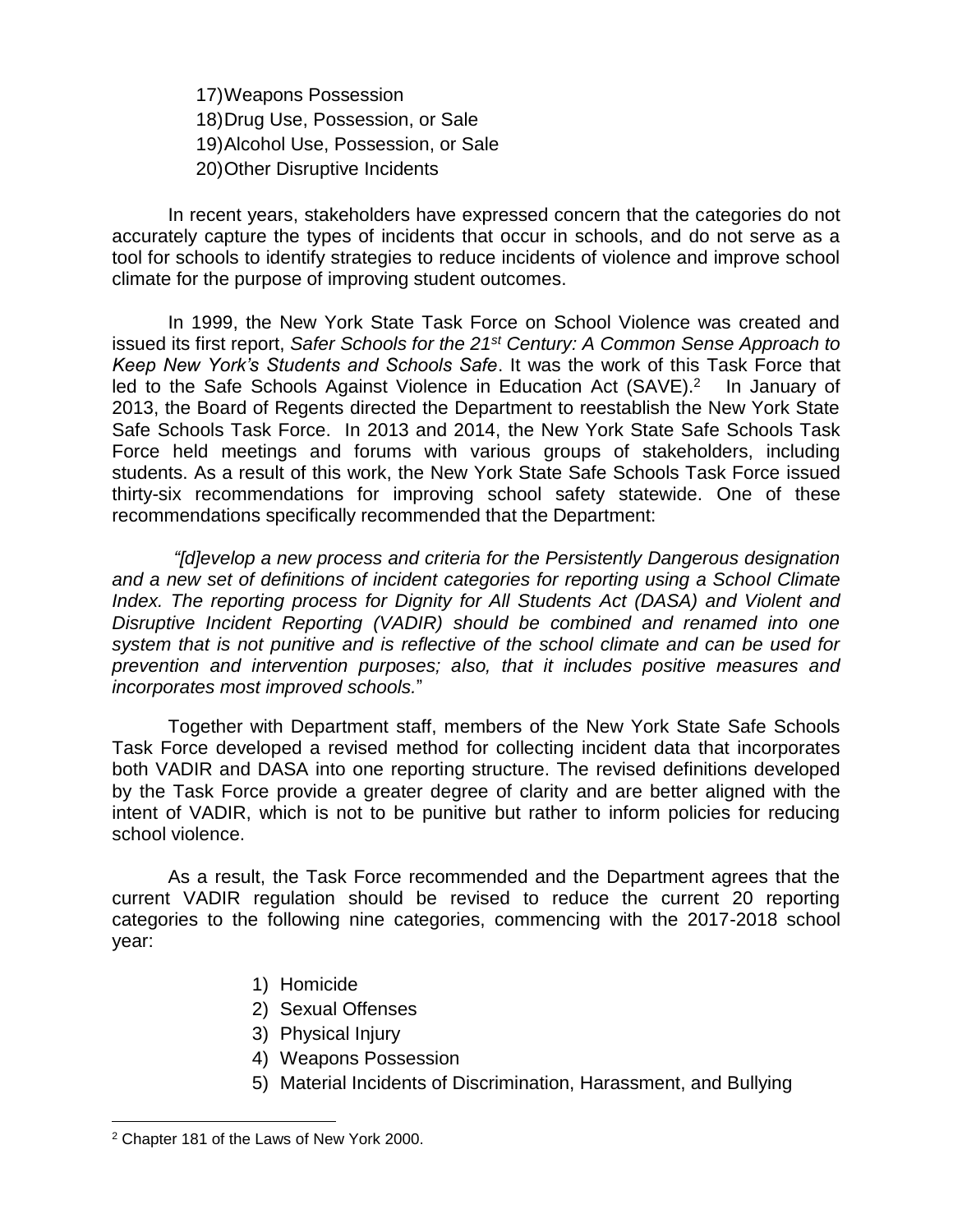- 6) Bomb Threat
- 7) False Alarm
- 8) Use, Possession or Sale of Drugs
- 9) Use, Possession or Sale of Alcohol

It is important to note that in addition to streamlining the categories of violent incidents, the New York State Safe Schools Task Force further recommended that the Department focus on promoting positive school climate rather than focusing solely on measuring school violence. As a result, Department staff presented information to the Board of Regents in April 2015 proposing the development of a School Climate Index (SCI), which is comprised of school climate surveys, this revised VADIR/DASA data collection process, and rates of chronic absenteeism. During the 2016-17 school year, the Department will be piloting the SCI in approximately ten school districts across the State.

# **Related Regent's Items**

<http://www.regents.nysed.gov/common/regents/files/916p12d2.pdf> <http://www.regents.nysed.gov/common/regents/files/516p12d1.pdf> [https://www.regents.nysed.gov/common/regents/files/P-](https://www.regents.nysed.gov/common/regents/files/P-12%20Violent%20and%20Disruptive%20Incident%20Report.pdf)[12%20Violent%20and%20Disruptive%20Incident%20Report.pdf](https://www.regents.nysed.gov/common/regents/files/P-12%20Violent%20and%20Disruptive%20Incident%20Report.pdf) [https://www.regents.nysed.gov/common/regents/files/meetings/Oct%202015/101](https://www.regents.nysed.gov/common/regents/files/meetings/Oct%202015/1015p12d1.pdf) [5p12d1.pdf](https://www.regents.nysed.gov/common/regents/files/meetings/Oct%202015/1015p12d1.pdf) <https://www.regents.nysed.gov/common/regents/files/1013p12d1%5B1%5D.pdf> <http://www.regents.nysed.gov/common/regents/files/914p12d6.pdf> <http://www.regents.nysed.gov/common/regents/files/SafeSchoolsTaskForce.pdf> <http://www.regents.nysed.gov/common/regents/files/SafeSchools.pdf> <http://www.regents.nysed.gov/common/regents/files/614p12d1.pdf>

# **Recommendation**

Staff recommends that the Regents take the following action:

VOTED: That section 100.2(gg) of the Regulations of the Commissioner be amended, as submitted, effective July 1, 2017.

# **Timetable for Implementation**

If adopted at the December Regents meeting, the proposed amendment will become effective as a permanent rule on July 1, 2017.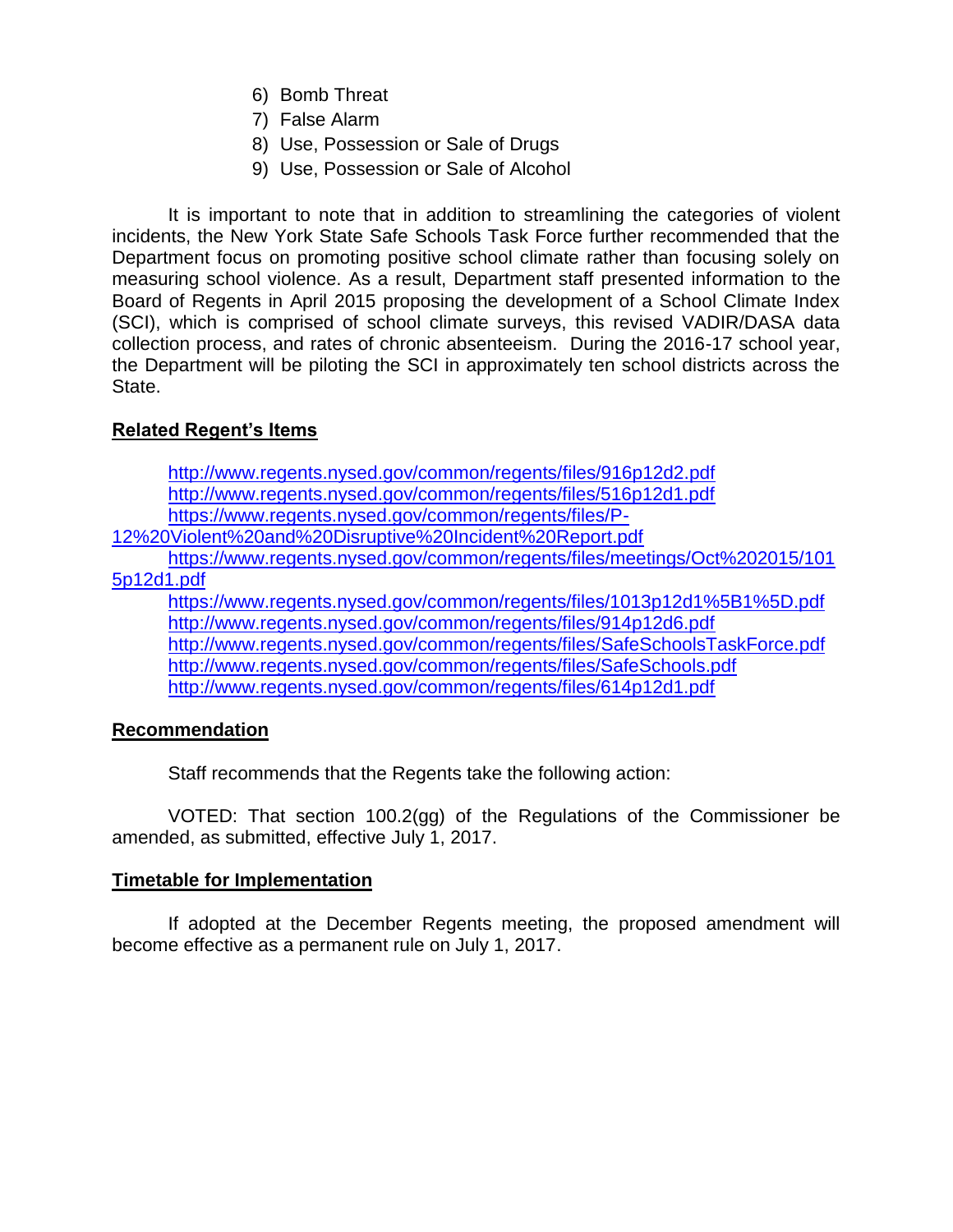#### **Attachment A**

AMENDMENT TO THE REGULATIONS OF THE COMMISSIONER OF EDUCATION

Pursuant to Education Law sections 101, 207, 305, 308, 2802, and Chapter 482 of the Laws of 2010.

1. Subdivision (gg) of section 100.2 of the Regulations of the Commissioner of Education shall be amended, effective July 1, 2017 to read as follows:

(gg) Uniform violent or disruptive incident reporting system. School districts, boards of cooperative educational services, charter schools and county vocational education and extension boards shall submit to the commissioner annual reports of violent or disruptive incidents that occurred in the prior school year, commencing with the 2001-2002 school year, in accordance with Education Law, section 2802 and this subdivision.

(1) Definitions. For the purposes of this subdivision:

 $(i)$ …

 $(ii)$  …

(iii) Physical injury means impairment of physical condition or substantial pain and includes, but is not limited to, black eyes, welts, abrasions, bruises, cuts not requiring stitches, swelling and headaches not related to a concussion.

(iv) Serious physical injury means physical injury which creates a substantial risk of death or which causes death or serious and protracted disfigurement or protracted impairment of health or protracted loss or impairment of the function of any bodily organ and requires hospitalization or treatment in an emergency medical care facility outside of school, including but not limited to, a bullet wound, fractured or broken bones or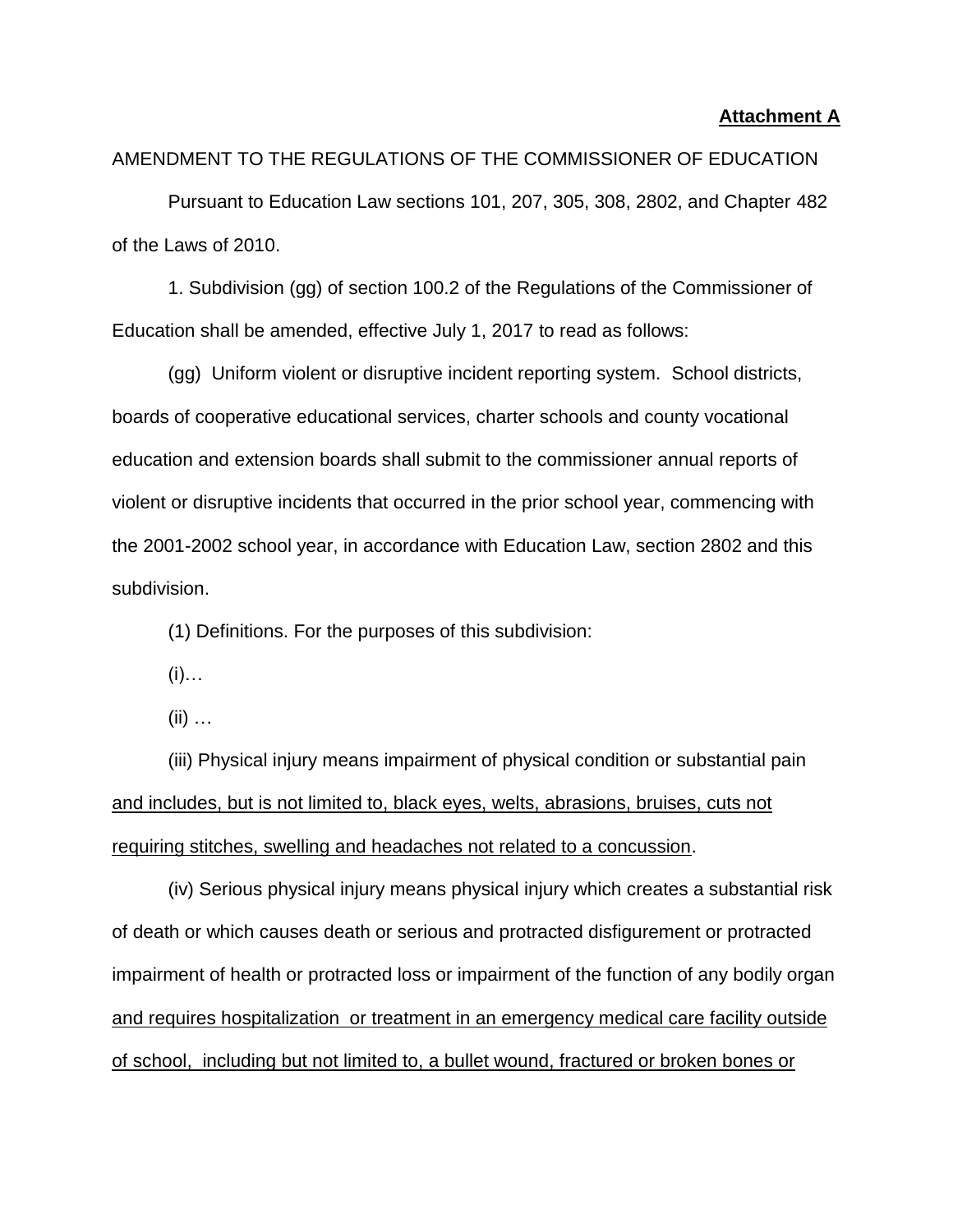# teeth, concussions, cuts requiring stitches and any other injury involving risk of death or disfigurement.

 $(V)$ …

(vi) Violent or disruptive incident shall mean one of the following categories of incidents that occurs on school property of the school district, board of cooperative educational services, charter school or county vocational education and extension board, committed with or without a weapon (except in the case of weapons possession):

(a) Homicide. Any intentional violent conduct which results in the death of another person.

(b) Sex offenses.

(1) Forcible sex offenses. [Forcible sex offenses involving forcible compulsion. Incidents involving forcible compulsion and completed or attempted sexual intercourse, oral sexual conduct, anal sexual conduct or aggravated sexual contact with or without a weapon, including, but not limited to, rape and sodomy.] Sex offenses involving forcible compulsion and completed or attempted sexual intercourse, oral sexual conduct, anal sexual conduct or aggravated sexual contact, with or without a weapon including but not limited to, rape and sodomy; or resulting from forcibly touching or grabbing another student on a part of the body that is generally regarded as private, which includes, but it not limited to the buttocks, breasts, or genitalia.

(2) Other sex offenses. Other non-consensual sex offenses involving inappropriate sexual contact [but no forcible compulsion], including, but not limited to, touching another student on a part of the body that is generally regarded as private, which includes, but is not limited to, the buttocks, breasts, and genitalia, removing another student's clothing to reveal underwear or private body parts, or brushing or rubbing against another person in a sexual manner. Other sex offenses shall also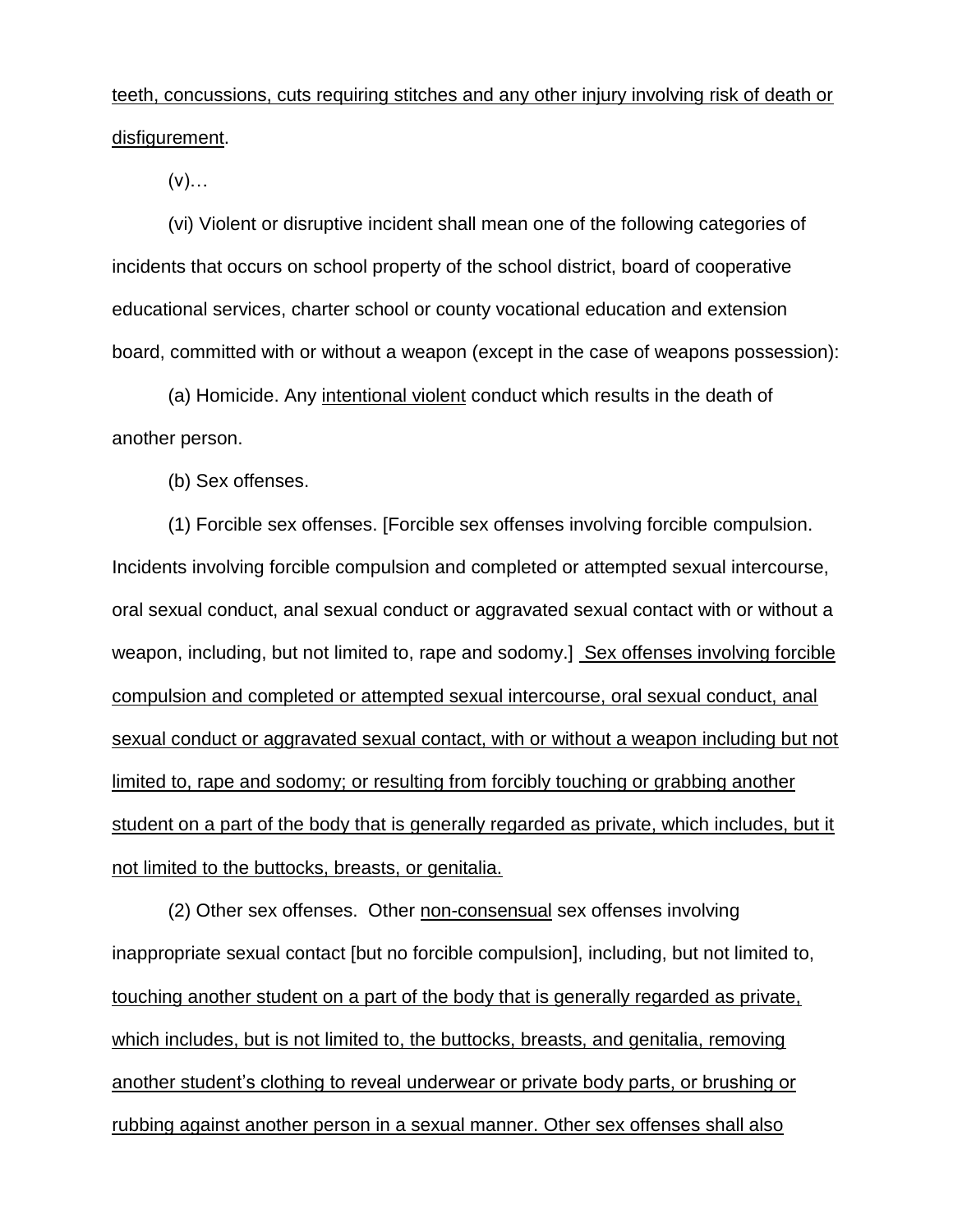include, but not be limited to conduct that may be consensual or involve a child who is incapable of consent by reason of disability or because he or she is under 17 years of age, provided that such term shall not include consensual sexual conduct involving only students, and/or non-students 18 years of age or under, unless at least one of the individuals participating in the conduct is at least four years older than the youngest individual participating in the conduct.

(c) [Robbery. Forcible stealing of property from a person by using or threatening the immediate use of physical force upon that person, with or without the use of a weapon.

(d)] Assault [involving serious physical injury]. Intentionally or recklessly causing [serious] physical injury to another person, with or without a weapon, in violation of the school district code of conduct [.] which shall include either;

(1) engaging in behavior which causes serious physical injury; or,

(2) engaging in behavior which causes physical injury.

- $[(e). \t.$
- $(f)$  . . .
- $(g)$ ...
- $(h)$  . . .
- $(i)$ . . .
- $(i)$  ...]

(d) Material incident of harassment, bullying, and/or discrimination. A single verified incident or a series of related verified incidents where a student is subjected to harassment, bullying and/or discrimination by a student and/or employee on school property or at a school function. In addition, such term shall include a verified incident or series of related incidents of harassment or bullying that occur off school property, as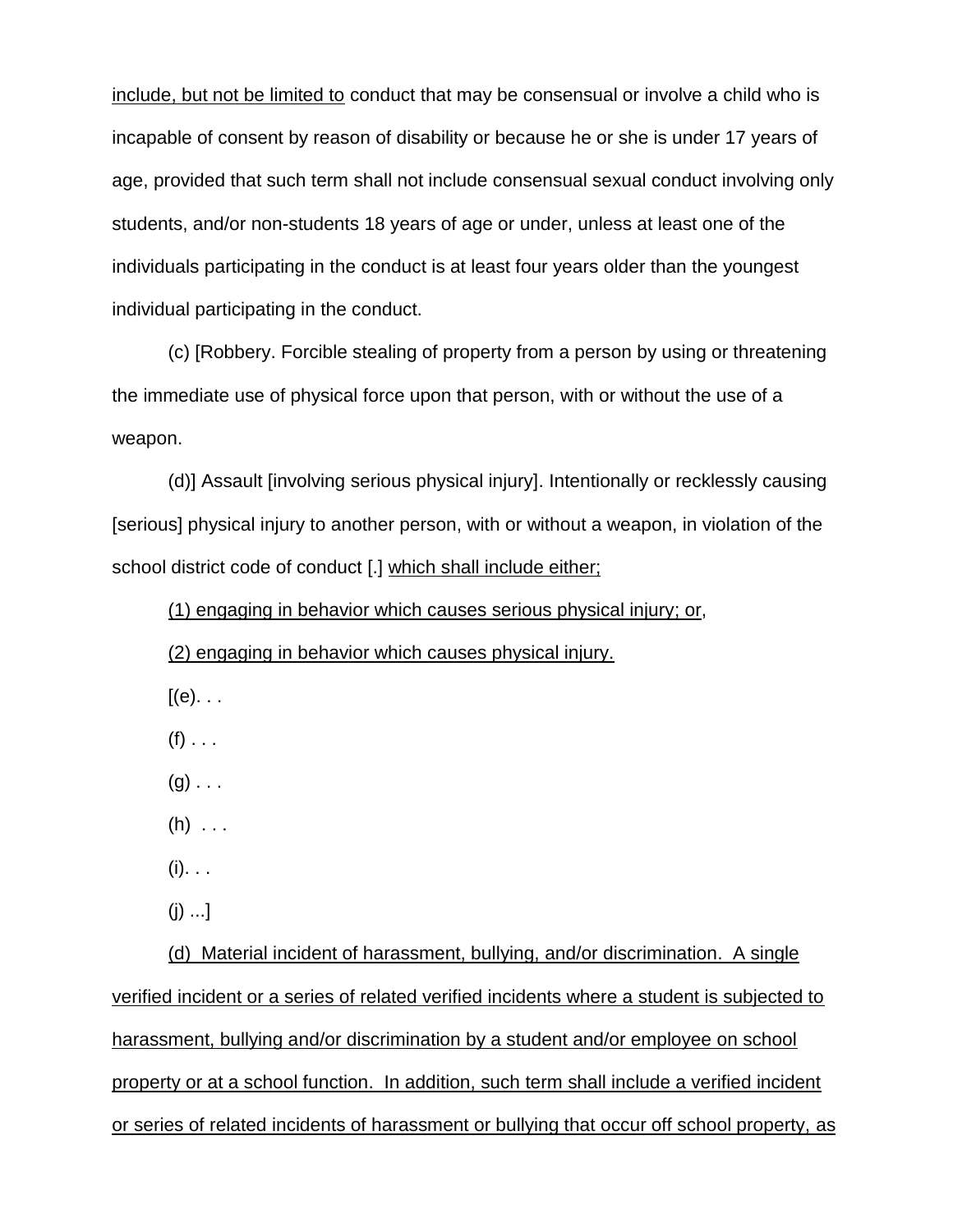defined in subclause (viii) of paragraph (1) of subdivision (kk) of this section, Such conduct shall include, but is not limited to, threats, intimidation or abuse based on a person's actual or perceived race, color, weight, national origin, ethnic group, religion, religious practice, disability, sexual orientation, gender, or sex; provided that nothing in this subdivision shall be construed to prohibit a denial of admission into, or exclusion from, a course of instruction based on a person's gender that would be permissible under Education Law sections 3201-a or 2854(2)(a) and Title IX of the Education Amendments of 1972 (20 U.S.C. section 1681, et seq.), or to prohibit, as discrimination based on disability, actions that would be permissible under section 504 of the Rehabilitation Act of 1973.

 $[(k) \dots$ 

 $(I)$  . . .

 $(m)$  . . .

(n)] (e) Bomb threat. A telephoned, written or electronic message that a bomb, explosive, chemical or biological weapon has been or will be placed on school property.

[(o)] (f) False alarm. [Falsely activating] Causing a fire alarm or other disaster alarm to be activated knowing there is no danger, or through false reporting of a fire or disaster.

[(p) Riot. Simultaneously with four or more persons engages in tumultuous and violent conduct and thereby intentionally or recklessly causes or creates a grave risk of physical injury or substantial property damage or causes public alarm.

(q)] (g) Weapons possession. Possession of [a weapon] one or more weapons as defined by subparagraph (v) of this paragraph, except possession in a classroom or laboratory as part of an instructional program or in a school-related activity under the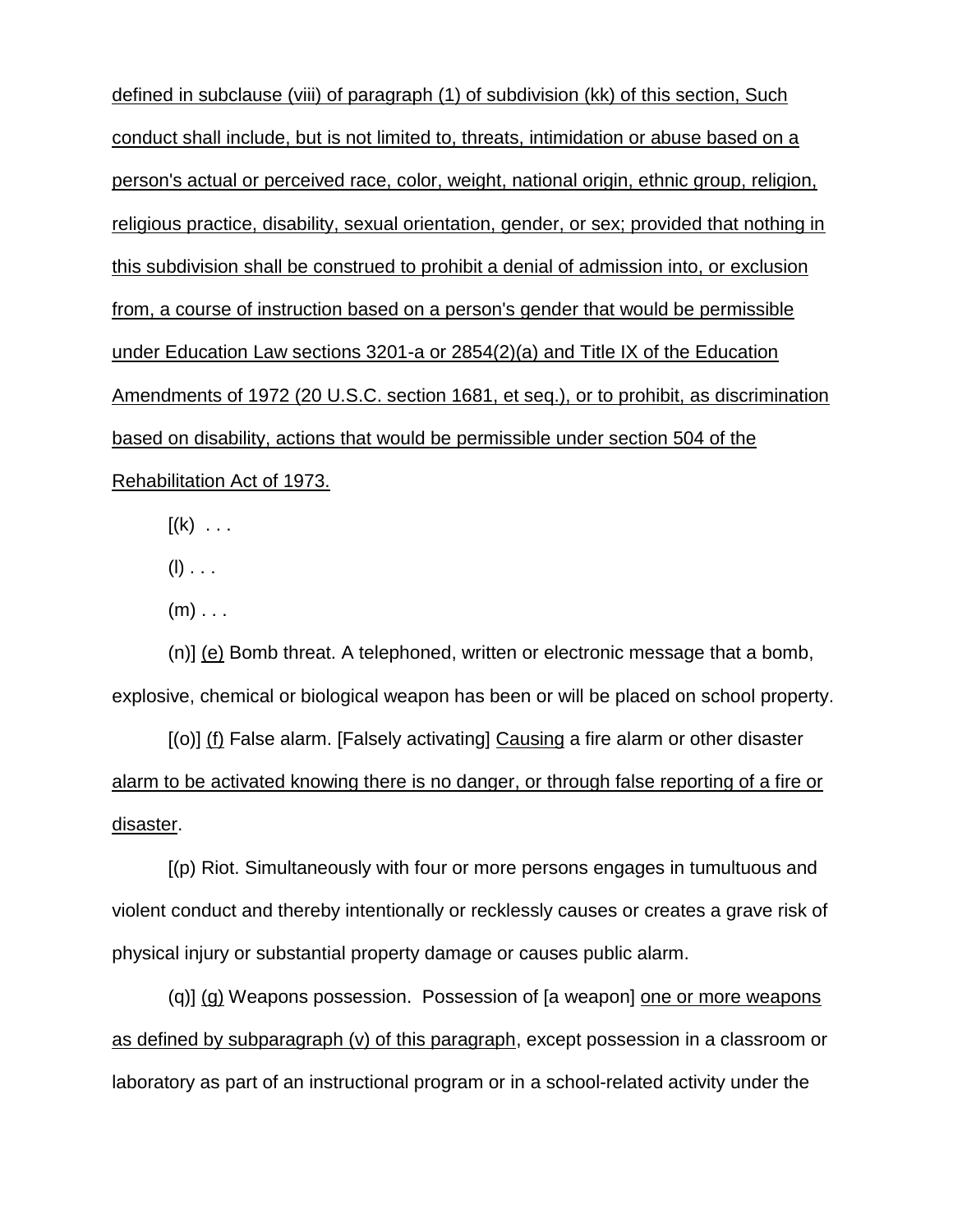supervision of a teacher or other school personnel as authorized by school officials[.] which are discovered either through:

(1) routine security checks; or

(2) weapons possessed at a school function or on school property which are not discovered through a routine security check, including but not limited to, weapons found in the possession of a student or within a locker.

[(r)] (h) [Drug use] Use, possession or sale of drugs. Illegally using [or], possessing, or being under the influence of a controlled substance or marijuana, on school property or at a school function, including having such substance on a person in a locker, vehicle, or other personal space; selling or distributing a controlled substance or marijuana, on school property; finding a controlled substance or marijuana, on school property that is not in the possession of any person; provided that nothing herein shall be construed to apply to the lawful administration of a prescription drug on school property.

[(s)] (i) [Alcohol use] Use, possession or sale of alcohol. Illegally using [or], [Possessing] possessing, or being under the influence of alcohol on school property or at a school function, including having such substance on a person or in a locker, vehicle, or other personal space; illegally selling or distributing alcohol on school property or at a school function; finding alcohol on school property that is not in the possession of any person.

[(t) Other disruptive incidents. Other incidents involving disruption of the educational process.]

(2) Recording of offenses

(i) For purposes of reporting pursuant to this subdivision, each incident shall be reported once in the highest ranking category of offense that applies, except that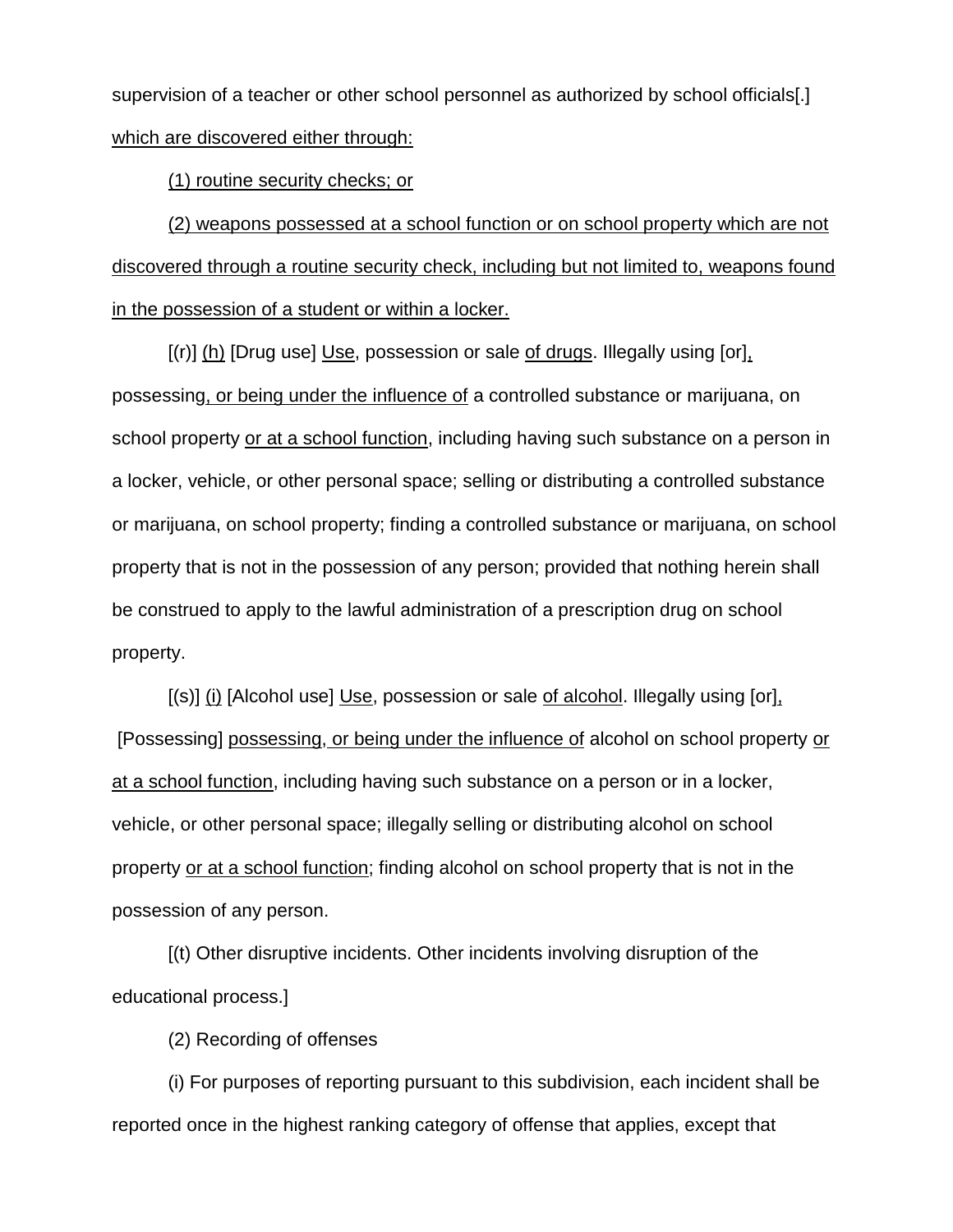incidents involving a weapon and one of the offenses listed in clauses (1)(vi)(a) through [(p)] (f) of this subdivision shall be reported in the highest ranking category of offense that applies as an offense committed with a weapon, and not in weapons possession; and incidents involving drug use, possession or sale and/or alcohol use, possession or sale and another offense shall be reported in the highest ranking category in clauses  $(1)(vi)(a)$  through  $[(q)]$   $(q)$  of this subdivision that applies. If the offense involves only the use, possession or sale of drugs or alcohol, it shall be recorded in the applicable category of drug or alcohol use, possession or sale as an incident involving drug or alcohol use, possession or sale only. For purposes of determining the highest ranking offense pursuant to this subparagraph, offenses shall be ranked in the order that they appear in clauses  $(1)(vi)(a)$  through  $[(p)]$  (f) of this subdivision, followed by weapons possession, drug use, possession or sale and alcohol use, possession or sale[, and other disruptive incidents].

(ii) [The offenses described in clauses  $(1)(vi)(i)$ ,  $(k)$ ,  $(l)$ ,  $(m)$ ,  $(p)$  and  $(t)$  of this subdivision shall only be reported where such behavior, under the district's code of conduct, is of sufficient seriousness to warrant the suspension or removal of a student or the referral of a student to a counseling or treatment program or transfer of a student to an alternative education program, or the referral of a student to the juvenile justice system, or disciplinary action against or dismissal of a school employee, or notification of law enforcement of the commission of a crime, whether or not the perpetrators are identified.] All incidents involving bomb threats or false alarms as defined in clauses  $(1)(vi)[(n)]$  (e) and  $[(o)]$  (f) of this subdivision shall be reported. All incidents involving [intimidation, harassment, menacing or bullying behavior] material incidents of harassment, bullying, and/or discrimination as defined in clause (1)(vi)[(j)] (d) of this subdivision [that are the subject of a written or oral complaint to the school principal or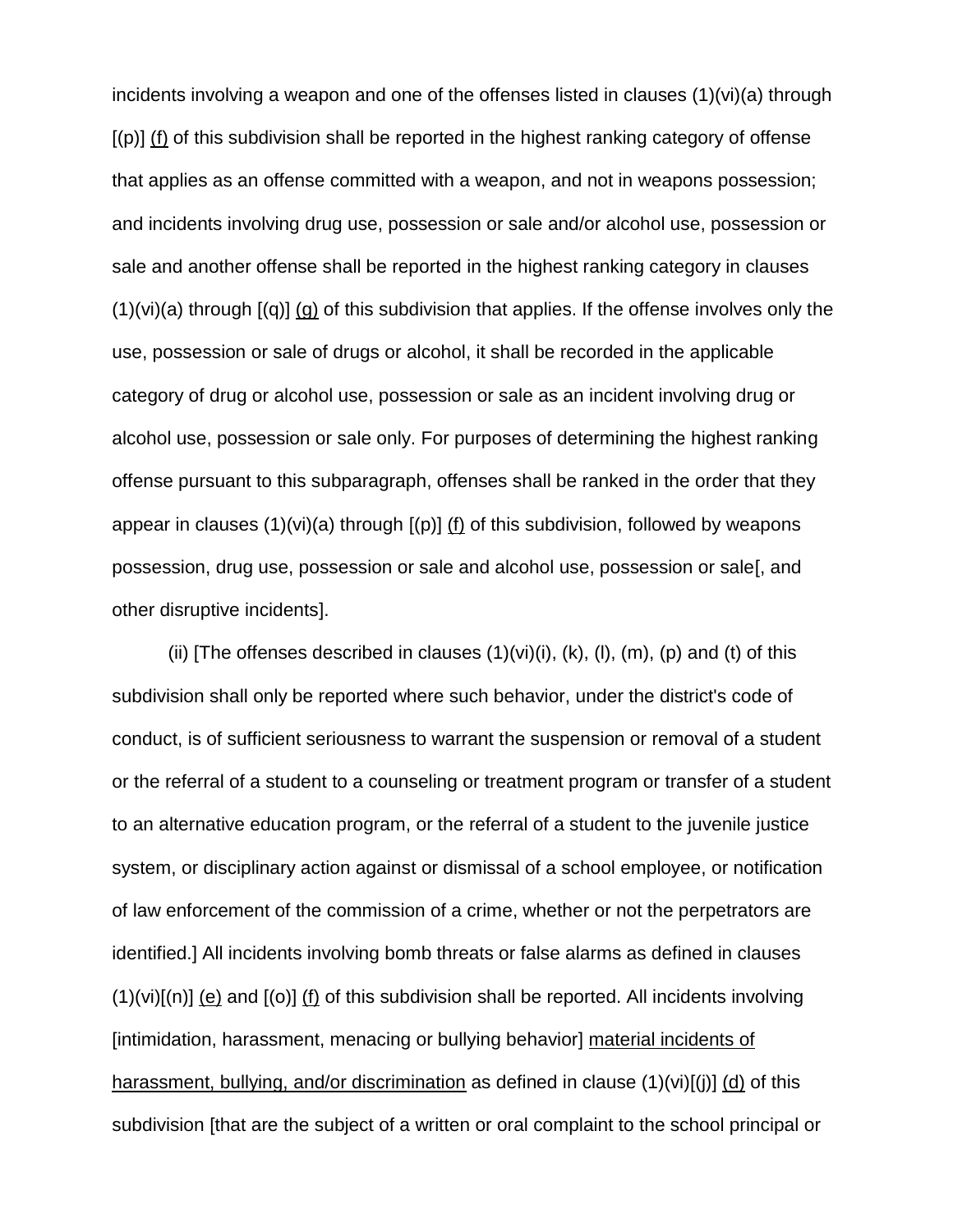other school administrator responsible for school discipline, or are otherwise directly observed by such principal or administrator,] shall be reported.

 $(3)$ ...

(4) Content of report. Each individual violent or disruptive incident report shall be in a form prescribed by the commissioner and shall contain the following information concerning each violent or disruptive incident that occurred in the prior school year:

 $(i)$ …

 $(ii)$ …

(iii)

(iv) the types of incident, identified by category listed in clauses (1)(vi)(a) through  $[(t)]$ (i) of this subdivision;

(v)…

(vii)…

 $(viii)...$ 

(ix)…

 $(x)$ …

 $(5)$ ...

 $(6)$ ...

 $(7)$ …

(8) School violence index. Each school year, commencing with the 2005-2006 school year, the department shall establish a school violence index as a comparative measure of the level of school violence in a school. The school violence index will be computed in accordance with a formula established by the commissioner that takes into account the enrollment of the school and is weighted to reflect the most serious violent incidents, which shall include but need not be limited to the following categories of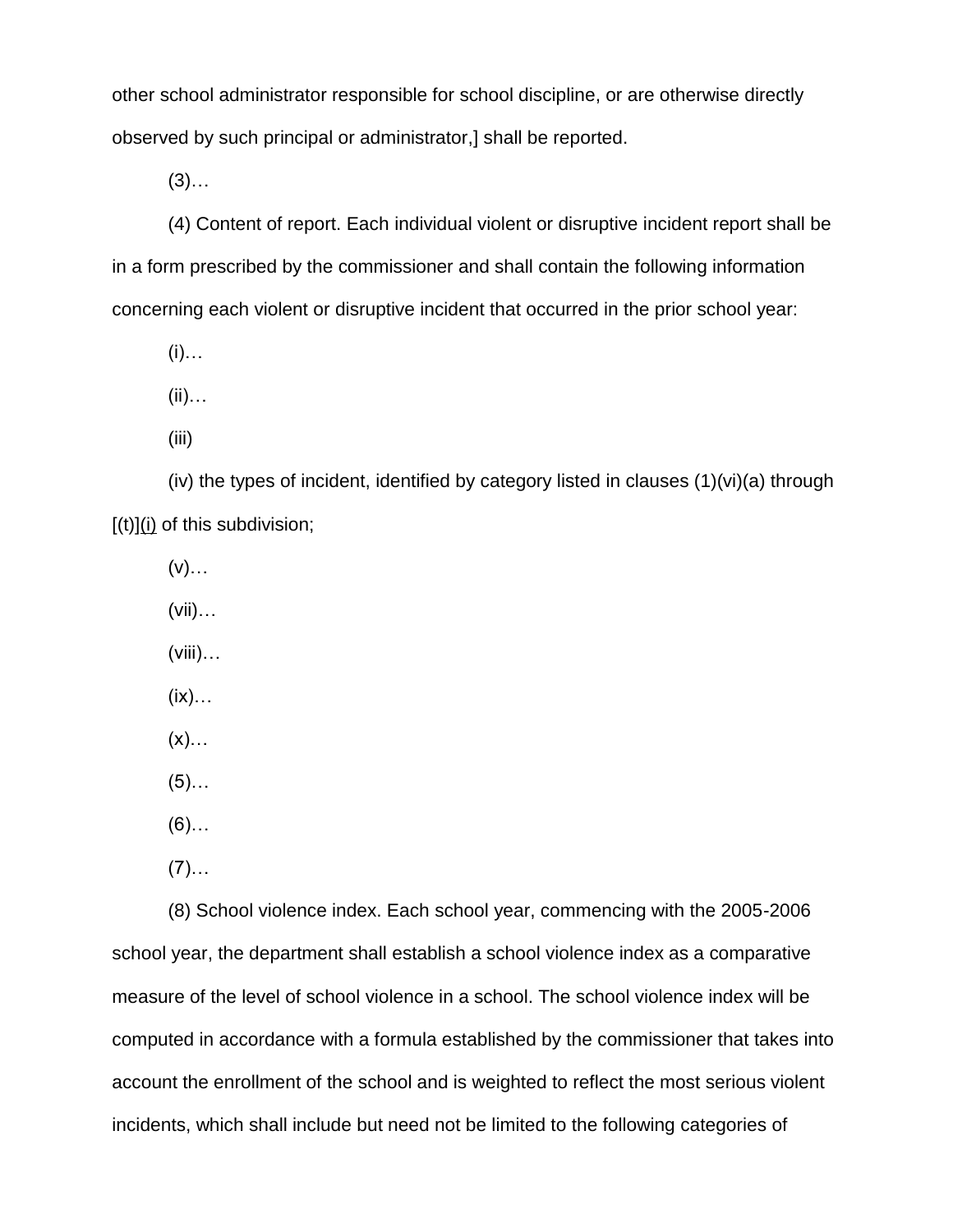incidents: homicide, forcible sexual offense, [robbery,] assault resulting in serious physical injury, assault resulting in physical injury, [arson, kidnapping,] and incidents involving the possession, use or threatened use of a weapon.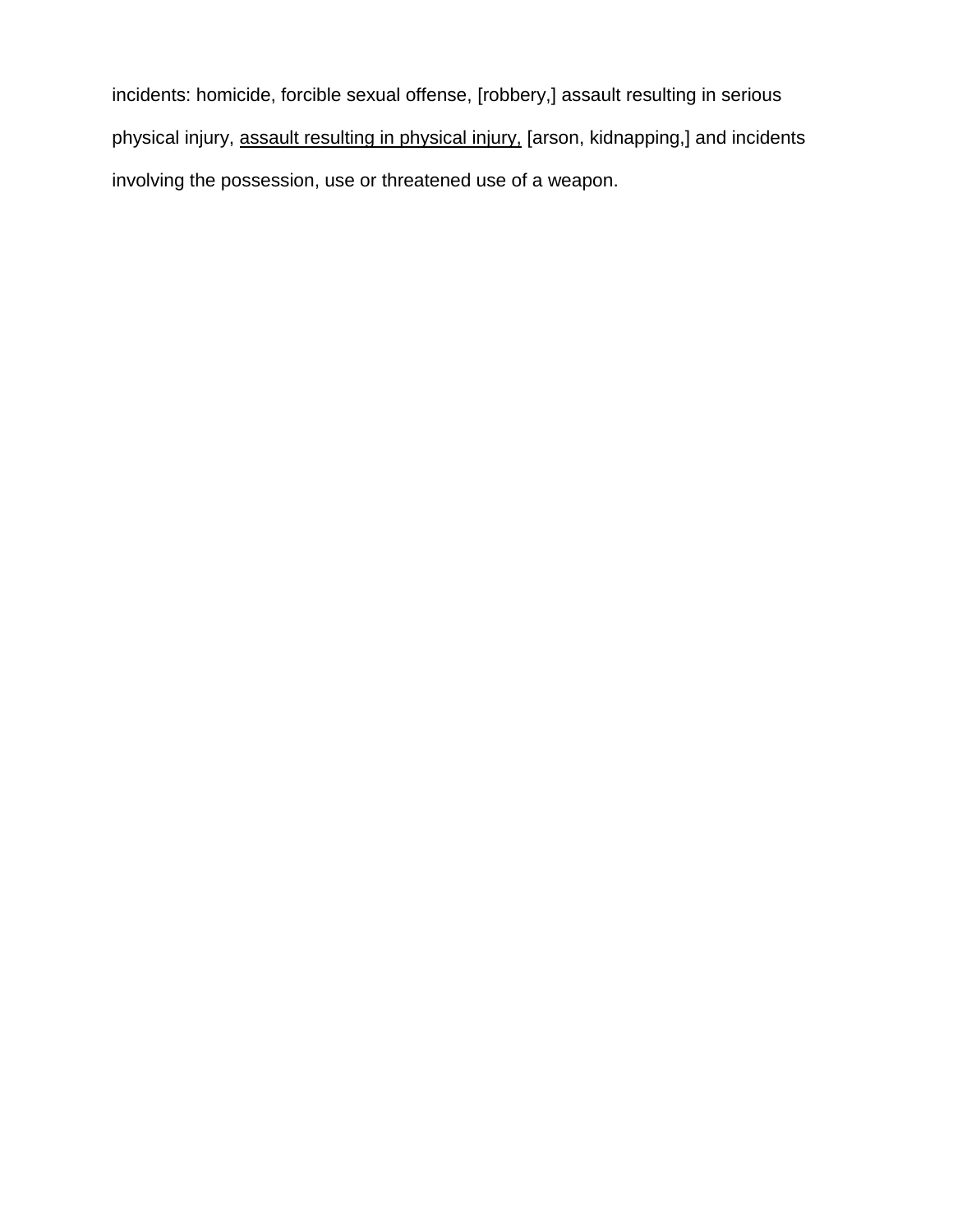## **8 NYCRR Subpart 100.2(gg)**

#### ASSESSMENT OF PUBLIC COMMENT

Since publication of a Notice of Proposed Rule Making in the State Register on September 28, 2016, the State Education Department (SED) received the following comments:

#### 1. COMMENT:

I would ask that bomb threat include bomb/terror threat. During this time in our educational world, administrators deal with threats much broader and more encompassing than bomb threats alone. We have students threaten to "shoot up" schools, "burn" schools, etc.

#### DEPARTMENT RESPONSE:

The proposed amendment does not make any revisions to the current definition of bomb threat. However, the proposed regulation includes material incidents of harassment, bullying, and/or discrimination as a reportable category based upon the recommendations of the New York State Safe Schools Task Force, which included representatives from law enforcement. This category includes as a reportable incident the broader use of threats, intimidation or abuse. Therefore, the Department believes that no revisions are necessary.

## 2. COMMENT: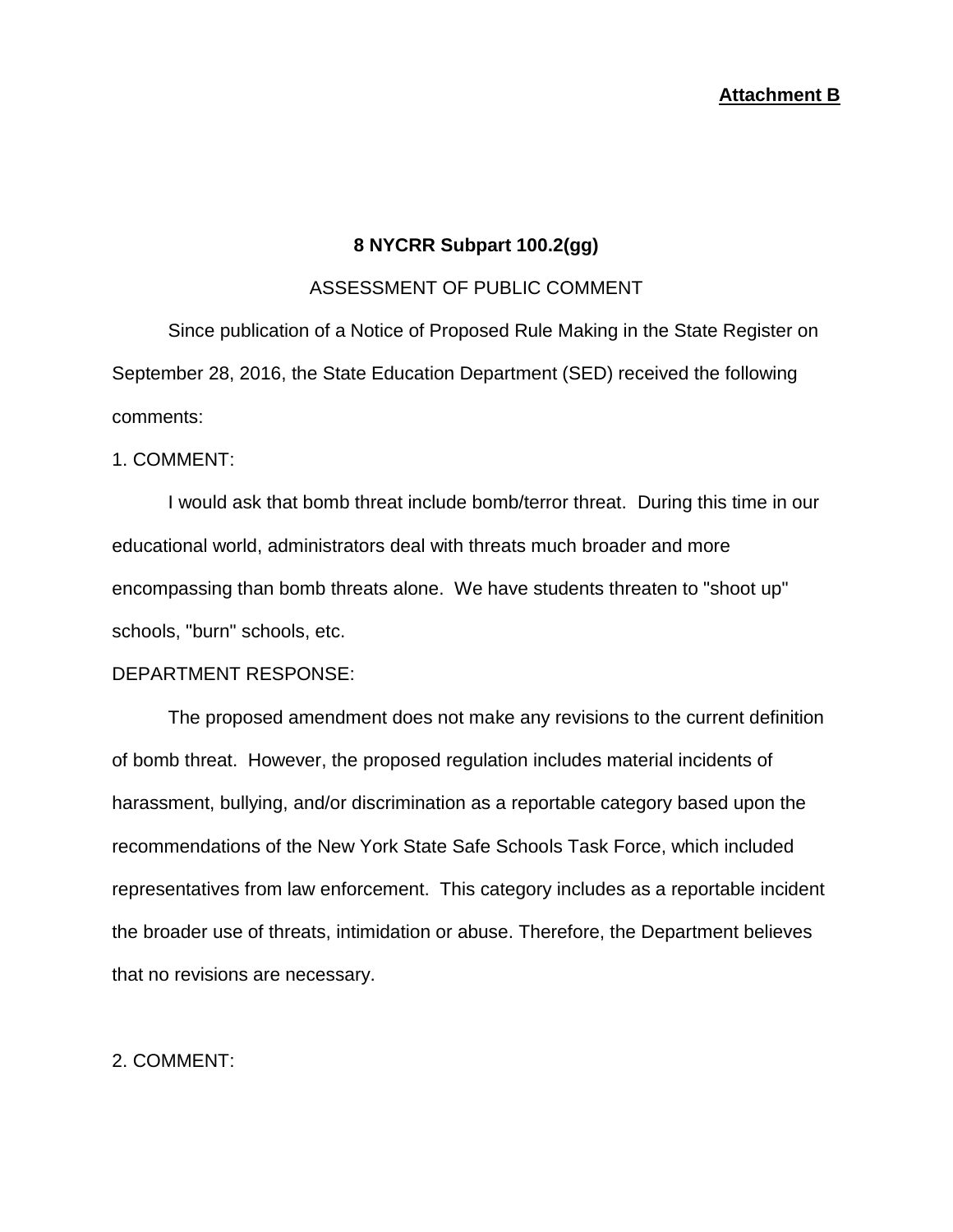I am in favor of a change in VADIR from 9 to 20 categories due to continued statewide inconsistencies in reporting and categories which are important but are not delineated as "Violent" nor contribute to the Violence Index.

DEPARTMENT RESPONSE:

No response necessary as the comment is supportive.

3. COMMENT:

We are writing to urge NYSED to adopt the proposed amendment relating to VADIR, insofar as it promotes safety and equality in education for LGBT students. The proposed regulation will provide clear reporting guidelines and more efficient reporting mechanisms for bullying and harassment that targets LGBT students.

#### DEPARTMENT RESPONSE:

No response necessary as the comment is supportive.

#### 4. COMMENT:

In the process of revising, please ensure clarity around the threshold for what behaviors and what consequences determine what is a VADIR incident.

#### DEPARTMENT RESPONSE:

The proposed amendment only relates to the clarifying the definitions of and streamlining the categories for VADIR reportable offenses. The consequences/interventions attached to a particular offense are determined by each school district in accordance with its code of conduct pursuant to Education Law §2801. Therefore, the comment is outside the scope of the proposed amendment. However, the Department will revise the implementing guidance to provide schools with more information on the applicable indicators for determining the seriousness of a particular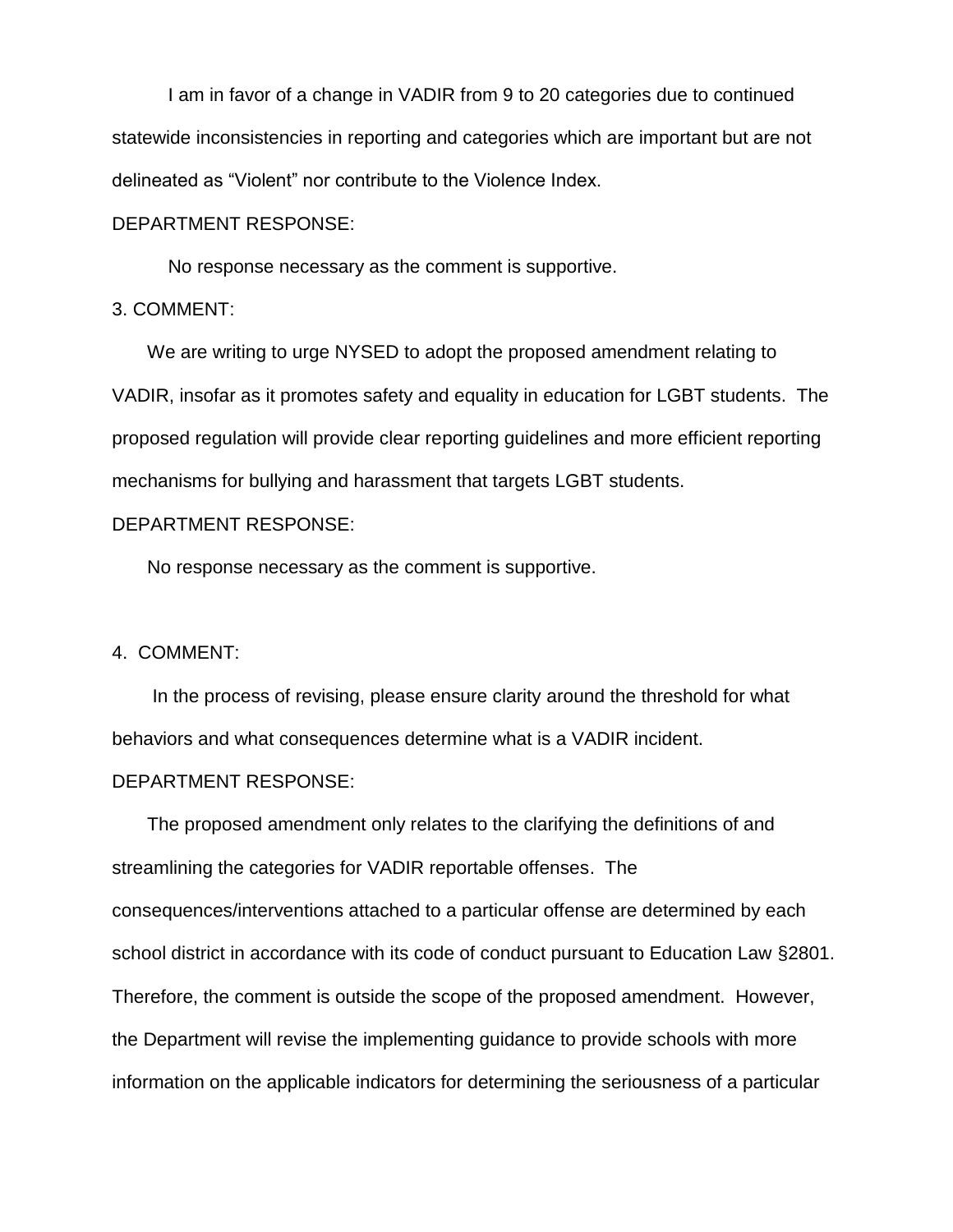incident for purposes of calculating the school violence index (SVI) on the basis of VADIR data reported by schools.

#### 5. COMMENT:

We suggest the Department encourage school districts to consider implementing a system that will help identify students in need of support and intervention, not just one that tallies incidents based on mandatory reporting requirements.

#### DEPARTMENT RESPONSE:

The intended purpose of both the statute and the regulation, are to provide disaggregated data on violent incidents for the purpose of identifying which public schools are persistently dangerous. The methods for identifying of students in need of appropriate supports and interventions are determined at the local level, and within each district's code of conduct. However, the collection of VADIR data is vitally important to inform the work of schools and the Department in improving both student safety and student outcomes. The Department continues to work with schools and other stakeholders, outside of the scope of the VADIR data collection, to implement systems which promote a positive school climate. Therefore, the Department does not believe that revisions are necessary.

#### 6. COMMENT:

Commenter expressed concern about transparency and questioned the usefulness of data under the proposed amendments. The abbreviated list of categories would consolidate the current system's twenty distinct violence categories into nine broader incident types. As a result, the public would lose the ability to distinguish between severe and minor incidents in several categories. By consolidating categories of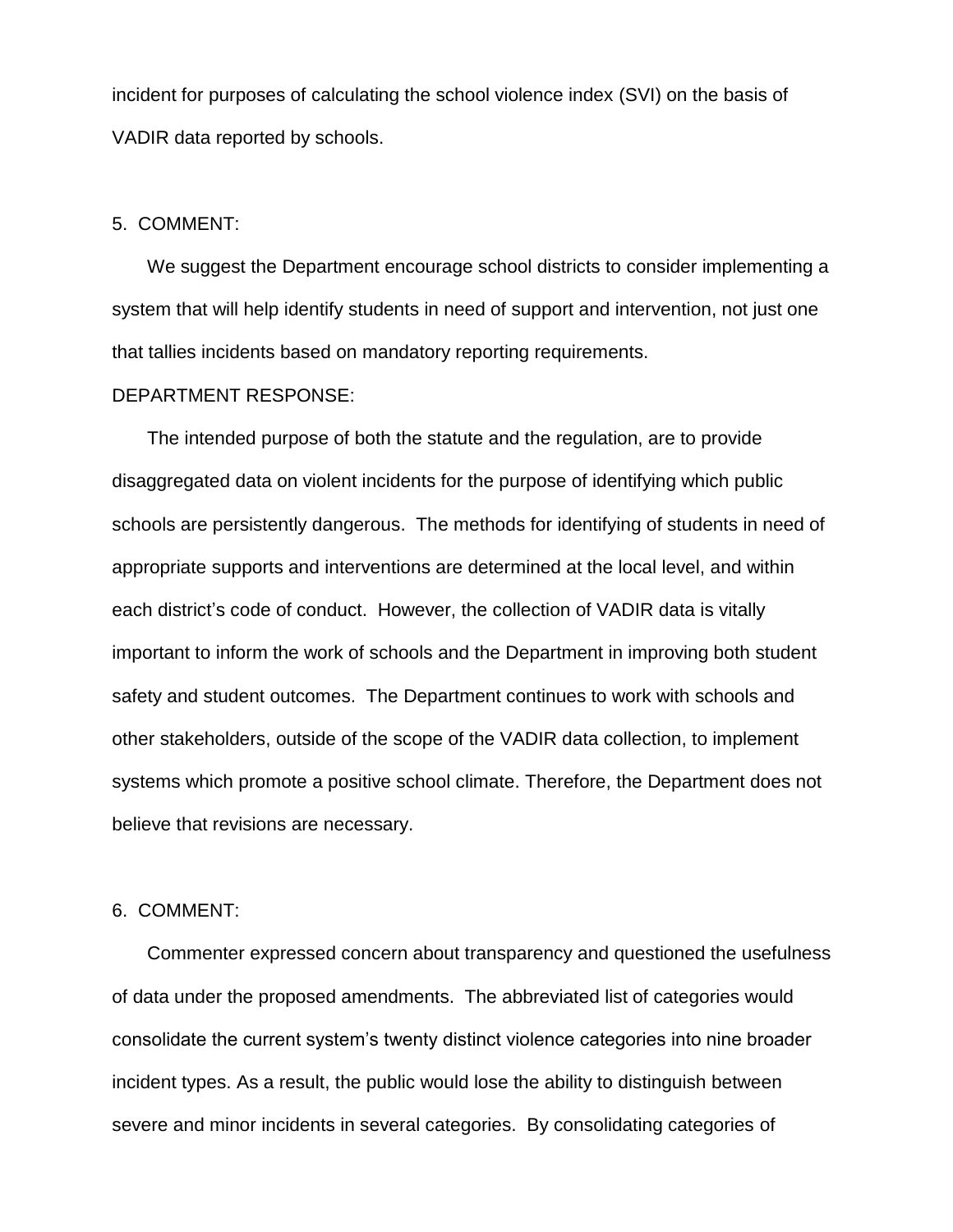disparate severity and eliminating others entirely, the new system would only weaken

the state's ability to assess school violence and deprive the public of vital information.

DEPARTMENT RESPONSE:

Education Law §2802 provides the Commissioner, in conjunction with the Division of Criminal Justice Services (DCJS), broad discretion in defining violent incidents. The proposed amendments were borne out of recommendations from the New York State Safe Schools Task Force, whose membership included representatives from DCJS. One of the recommendations of the Task Force was to:

"[*d]evelop a new process and criteria for the Persistently Dangerous designation and a new set of definitions of incident categories for reporting using a School Climate Index. The reporting process for Dignity for All Students Act (DASA) and Violent and Disruptive Incident Reporting (VADIR) should be combined and renamed into one system that is not punitive and is reflective of the school climate and can be used for prevention and intervention purposes; also, that it includes positive measures and incorporates most improved schools.*"

The purpose of the proposed amendment and the reduction of the reported categories from 20 to 9 is to more accurately capture the types of incidents that occur in schools and to reduce the punitive effect of the VADIR system and to instead serve as a tool for schools to identify strategies to reduce incidents of violence and improve school climate for the purpose of improving student outcomes. While the VADIR categories have been streamlined, the distinction between the degrees of severity of most incident categories will still be captured. The existing regulation continues to provide for a weighted SVI calculation to reflect the most serious violent incidents. For purposes of calculating the SVI, each violent incident will still have a corresponding weight which identifies the severity of the incident. The weights assigned to VADIR incidents will continue to allow the public to distinguish between the more severe incidents as evidenced by the SVI.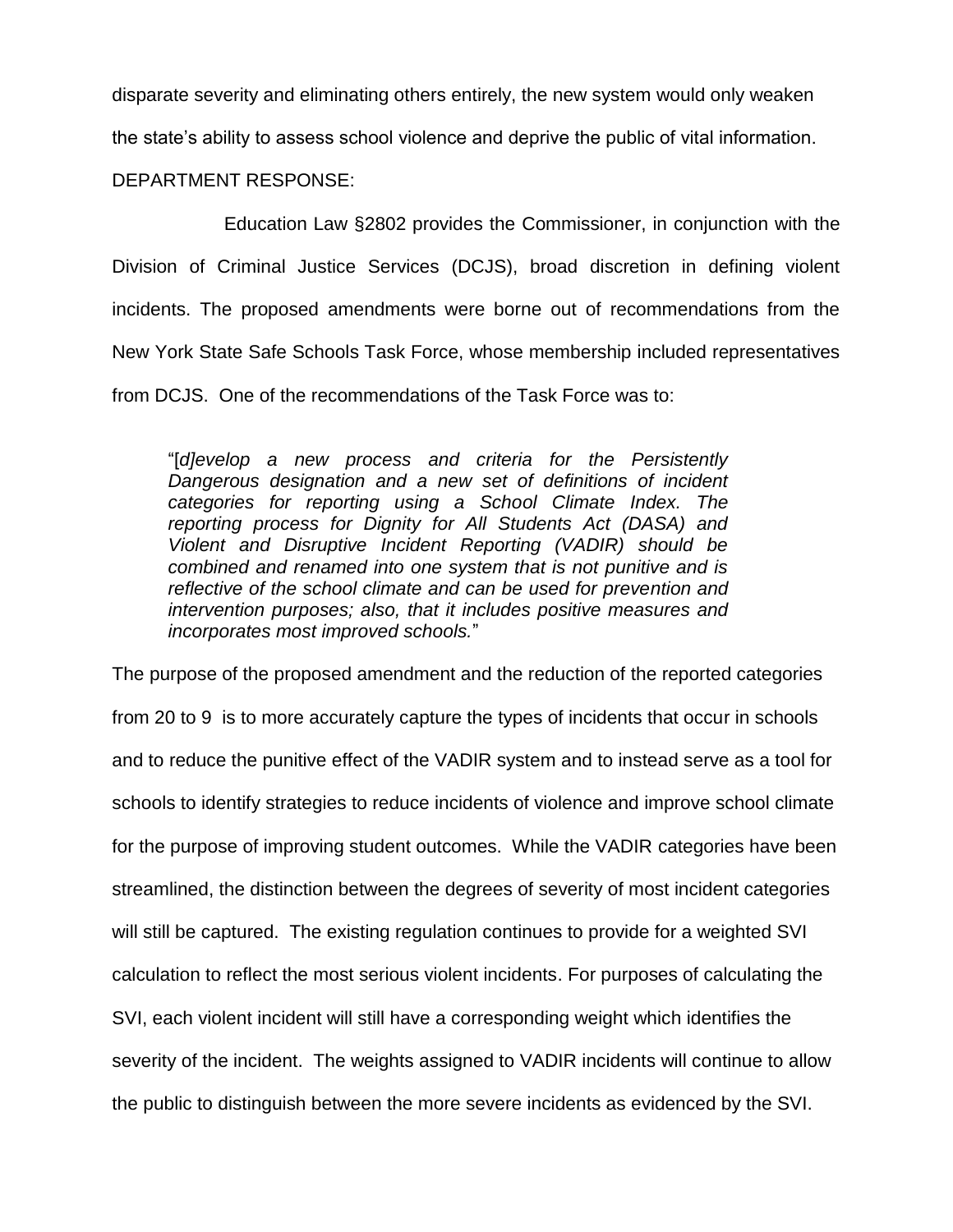Furthermore, in accordance with Education Law §2801, the summary of such information shall still be required in the school district report cards.

#### 7. COMMENT:

Commenter supports reducing violence in schools. However, commenter expressed concern that the requirements would overburden schools and increase confusion and inconsistency in reporting. Expanded reporting requirements would result in charter schools spending less time on actually educating their students and keeping them safe, and more time and resources reporting to NYSED.

#### DEPARTMENT RESPONSE:

The existing regulation requires school districts, boards of cooperative educational services, charter schools and county vocational education and extension boards to submit to the Commissioner annual reports of violent and disruptive incidents. The proposed amendment does not impose an additional reporting requirement on charter schools, or other schools. Rather, the proposed amendment streamlines the categories of VADIR incidents from 20 categories to 9, thus allowing less time reporting violent incidents and more time on instruction. Therefore, no revisions are necessary.

#### 8. COMMENT:

Under the current and proposed systems, data is not publicly available for up to two years after an incident occurs. The Department should develop a technology platform, available to schools at no cost, to facilitate real-time reporting of incidents of school violence.

## DEPARTMENT RESPONSE: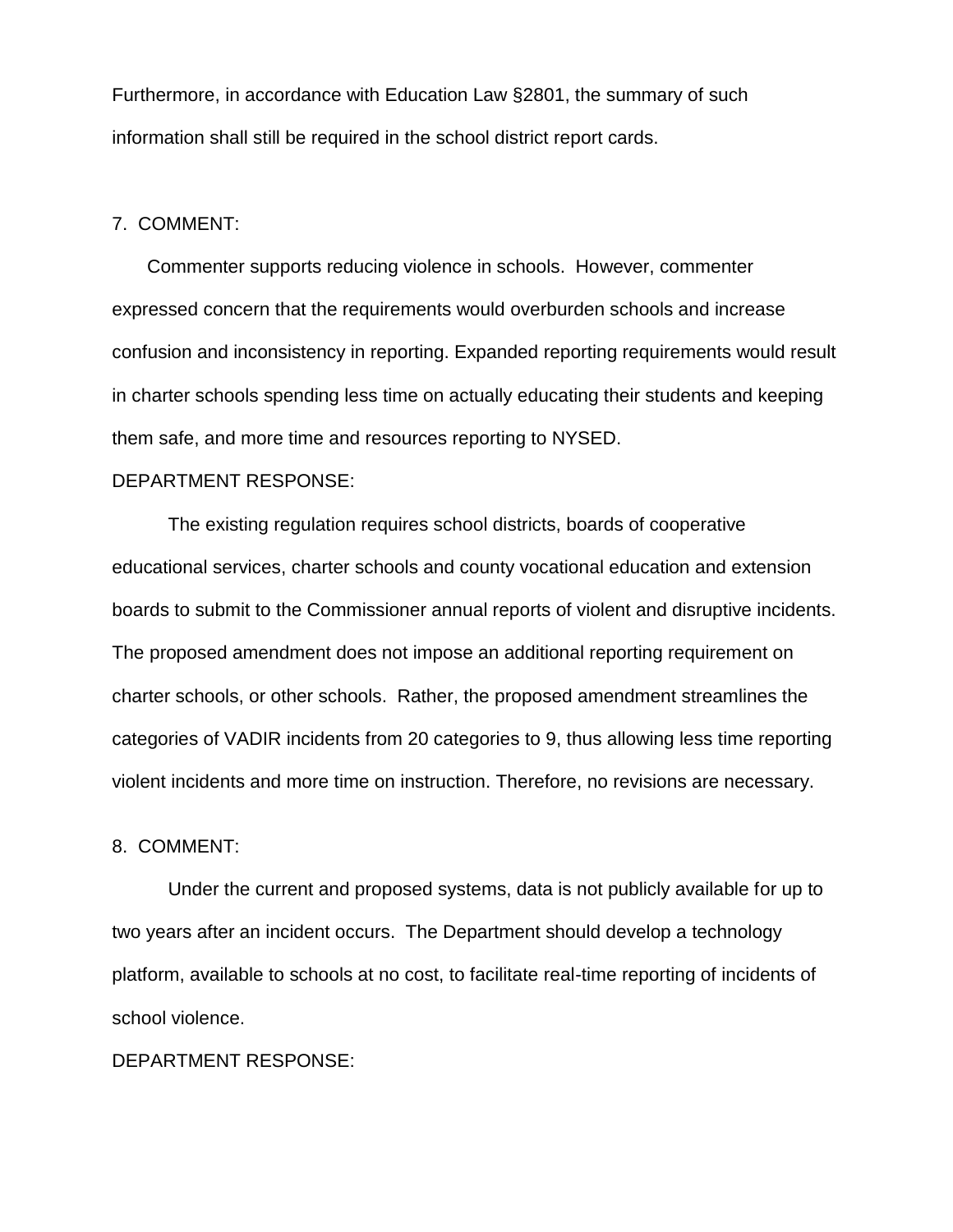The proposed amendments do not adjust the required timetable for reporting violent and disruptive incidents, and as such the comment is outside the scope of the proposed amendment. However, commencing with the 2015-16 school year, the Department employed technology resources to address concerns related to the timeliness of VADIR and DASA (Dignity for All Students Act) reporting. Beginning in the 2015-16 school year, schools now report VADIR and DASA data immediately following the school year, but no later than the end of July. That data is used to determine the list of Persistently Dangerous schools which is determined and released by August 1, following the conclusion of the school year. Thereafter, this raw incident data is posted on the Department's website, listed by school. The Department is continuing efforts to streamline the data verification process to ensure timely and accurate data to assist schools in creating more positive climates within their buildings, within existing resources.

In addition, while the statute and the regulation require the annual submission of data, school personnel have the responsibility and the opportunity to thoroughly investigate incidents, and respond accordingly to an incident in real time.

#### 9. COMMENT:

One commenter was concerned about the prevalence of gang-related activity in schools. Where a reportable incident is gang-related, that information should be collected through VADIR. Gang activity in schools can begin suddenly, escalate quickly, and frequently necessitates the involvement of law enforcement. Such activity should be reported immediately.

#### DEPARTMENT RESPONSE: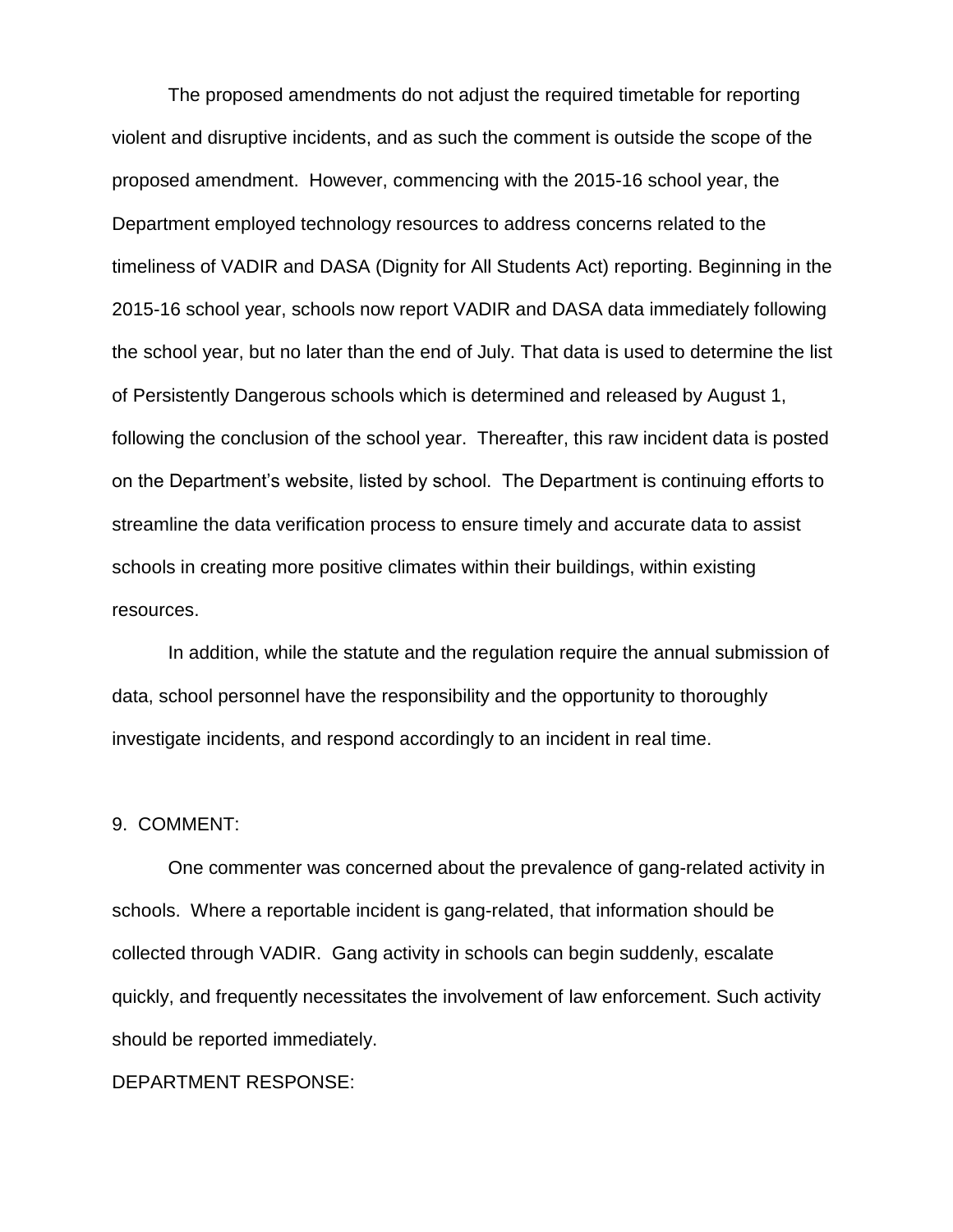The existing regulation requires, and the proposed amendments do not alter the obligation of schools to report whether a violent incident was bias-related, drug-related, or gang or group-related. The annual collection VADIR of data is required for the annual calculation of persistently dangerous schools pursuant to State and federal law. (20 U.S.C.A. §7912; N.Y. Ed.L. §2801) The collection of VADIR data does not preclude schools from addressing such incidents in a timely and more comprehensive manner.

In addition to these data reporting requirements, while the statute and the regulation require the annual submission of data, school personnel have the responsibility and the opportunity to thoroughly investigate incidents, and respond accordingly to an incident in real time.

## 10. COMMENT:

While evidence is clear that many students have been the victims of violence, bullying, and harassment on the basis of sexual orientation, transgender status, religion, race, or sex, among other factors, the proposed rule does not explicitly provide for the collection of data regarding bias when a reportable incident such as an assault or sexual offense is hate-or bias-motivated.

#### DEPARTMENT RESPONSE:

Both the existing regulation and the proposed amendment continue the authority of the Commissioner to prescribe the form, and manner of the VADIR report.

Commissioner's regulation §100.2(gg)(4) will still require the report to include whether the incident was bias-related, drug-related, or gang or group-related. The Department agrees that it is important to collect data surrounding an incident when there is evidence that such incident is motivated by one or more of the factors outlined in DASA. It is for this reason, and based upon the recommendation of the New York State Safe Schools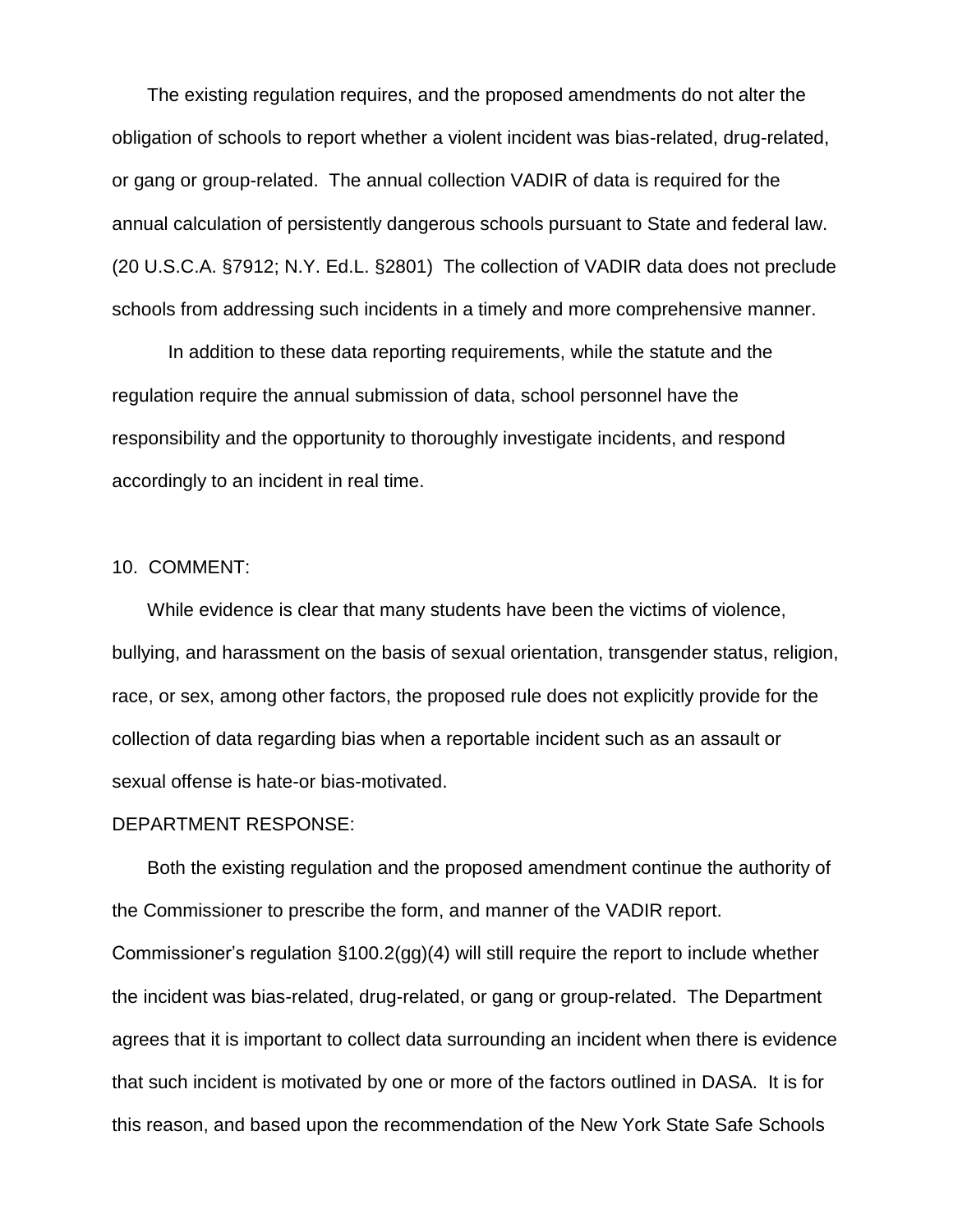Task Force, the Department is revising the VADIR/DASA data submission form to prompt schools to include additional information on the reported incident, including whether or not the incident was based on one of the above categories. The Department believes this approach will provide valuable data and assist in both the DASA and VADIR reporting.

#### 11. COMMENT:

Threats, intimidation, or abuse based upon gender identity or gender expression should be explicitly included as reportable material incidents. To promote accurate reporting, gender identity or expression should be a distinct category.

#### DEPARTMENT RESPONSE:

In addition to the obligations under DASA and Commissioner's regulations §§100.2(jj) and 100.2(kk), the proposed amendment makes clear that material incidents of harassment, bullying and/or discrimination based on, among other things, a person's actual or perceived race, color, weight, sexual orientation, gender, or sex are included as a VADIR category. In an effort to streamline reporting requirements and to ensure accuracy of reporting, the Department will be revising the standard VADIR form under which school districts will have to report such incidents. The form will prompt schools to include additional information on the reported incident, including whether or not the incident was based on one of the above categories. The Department believes this approach will provide valuable data and assist in both the DASA and VADIR reporting.

#### 12. COMMENT:

The national epidemic of heroin and opiate abuse is costing thousands of young lives each year with prescription painkiller abuse frequently opening the door to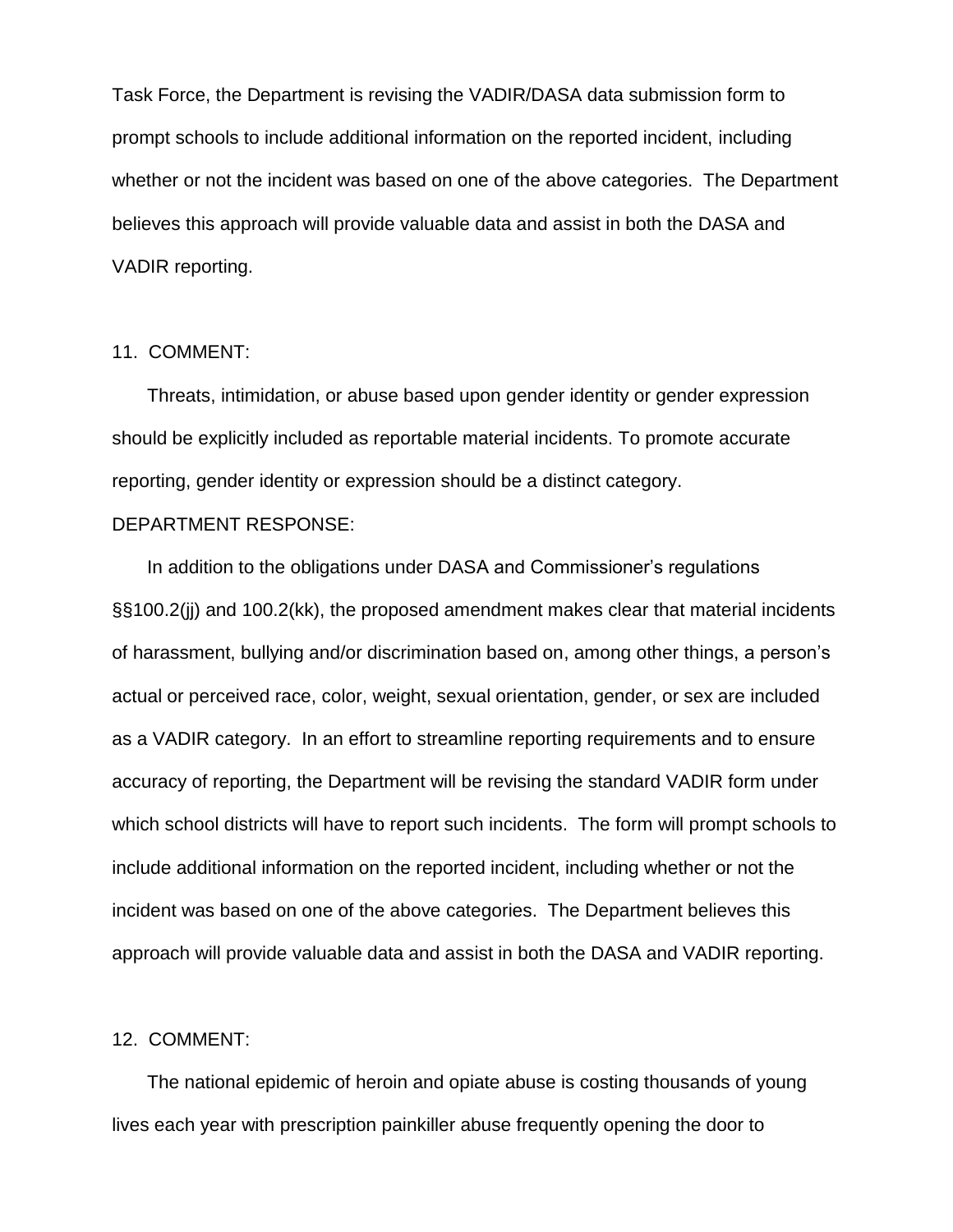addiction. The proposed rule appears to place drug and alcohol use in single categories. However the disparity in lethality between heroin use when compared to alcohol and marijuana warrant more detailed reporting.

#### DEPARTMENT RESPONSE:

The Department agrees that the increasing abuse of opioids throughout New York is a serious matter. However, the scope of the existing regulation and the proposed amendments are to merely establish a framework within which schools are required to report certain incidents for the purpose of identifying persistently dangerous schools in accordance with State and federal law, under which both substances are considered illegal. The proposed amendments require schools to report incidents of the use, possession or sale of drugs, and the use, possession or sale of alcohol. As such, the comment is outside the scope of the proposed amendment and no revisions are necessary.

## 13. COMMENT:

Commenter expressed concern that the amendments only require schools to report "verified" incidents of harassment, discrimination, or bullying. Commenter was further concerned that many incidents go unreported by schools, despite their obligation to do so under VADIR and DASA. When a student, parent, faculty or staff member reports an incident of harassment, discrimination, or bullying, it should be documented and reported through VADIR because verifying such incidents when they occur in the back of a school bus, on a playground, in a busy hallway, or a locker room is simply not practical.

#### DEPARTMENT RESPONSE: